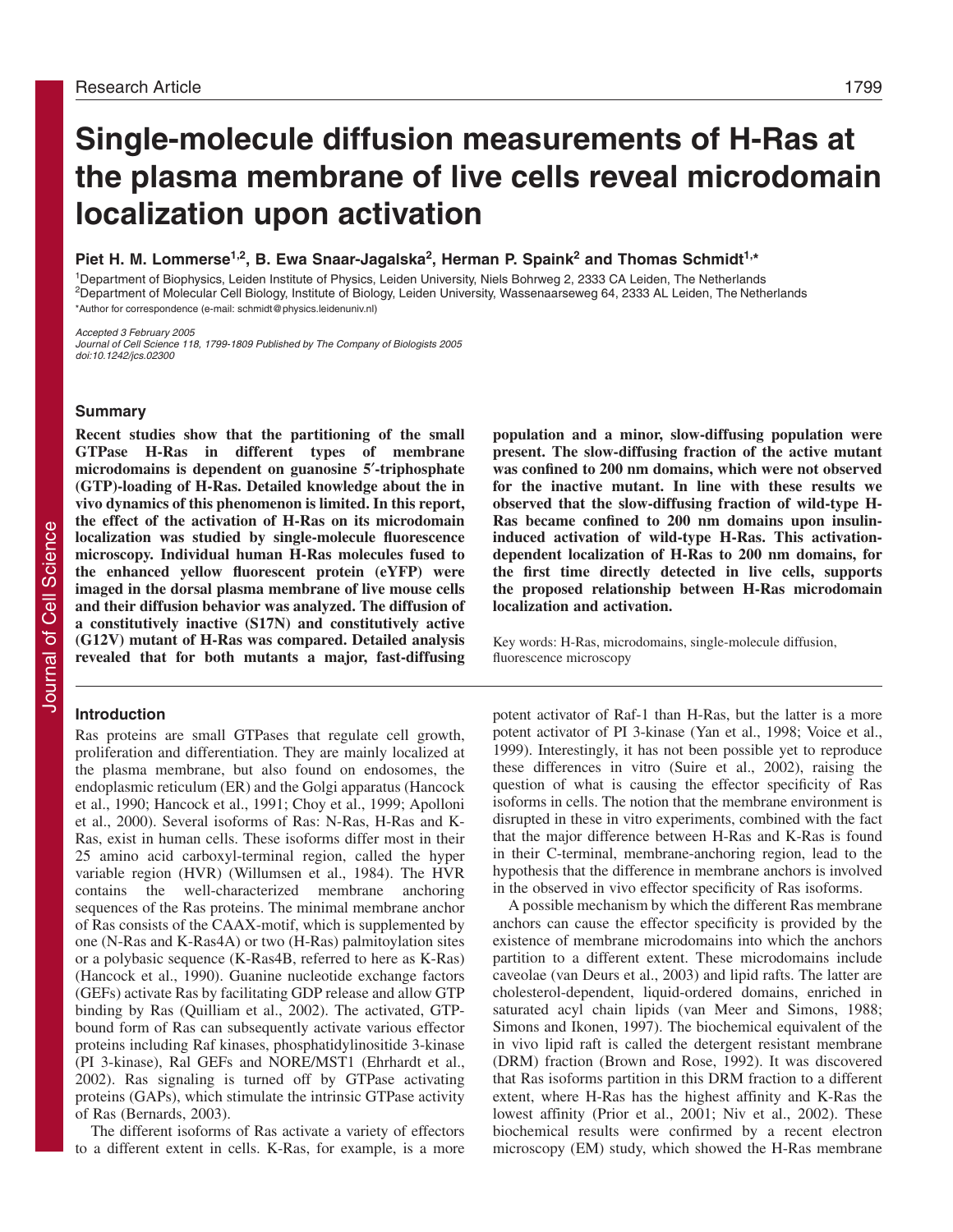anchor is located in cholesterol-dependent structures with a diameter of 44 nm (Prior et al., 2003), whereas the K-Ras membrane anchor is located in cholesterol-independent structures with a diameter of 32 nm.

Evidence for a relation between microdomain localization and activation of H-Ras was provided by biochemical and microscopy studies (Prior et al., 2001; Parmryd et al., 2003; Niv et al., 2002), which indicate that lipid rafts are likely to be involved in separating H-Ras molecules depending on GTP loading. GDP-loaded, inactive H-Ras was found to be partially localized in 44 nm lipid rafts, but active, GTP-loaded H-Ras was essentially absent from these structures. Instead GTPloaded, active H-Ras seems to be localized in small (40-50 nm diameter) cholesterol-independent microdomains, recently observed by EM (Prior et al., 2003). The association of active H-Ras with these domains is stabilized by galectin-1, a lectin implicated in human tumors (Elad-Sfadia et al., 2002). The results obtained by EM (Prior et al., 2003) agree with a fluorescence recovery after photobleaching (FRAP) study of GFP-H-Ras, which showed that the lateral mobility of constitutive active GFP-H-Ras(V12) increased with the expression level in a saturable manner, suggesting a dynamic association with mobile, saturable sites or domains (Niv et al., 2002). In the same FRAP study it was shown that the mobility of GDP-loaded GFP-H-Ras(wt) did not increase with the expression level, but rather upon cholesterol depletion, indicating an association with lipid rafts. The results of these FRAP and EM studies were recently extended and combined into a model for H-Ras activation and microdomain localization (Rotblat et al., 2004).

The relationship between Ras mobility and activation was further investigated in living cells using single-molecule fluorescence resonance energy transfer (FRET) (Murakoshi et al., 2004). The study showed that the mobility of H-Ras and K-Ras is severely reduced upon activation of Ras, presumably by binding of activated Ras to specific scaffolding proteins. According to the model put forward, this binding would initiate the cooperative formation of transient signaling complexes that contain Ras effector and Ras deactivating molecules. Trapping of these signaling complexes by the actin-based membrane skeleton (Fujiwara et al., 2002) would result in the strong decrease of mobility that was observed for activated Ras.

Taken together, the results of previous studies indicate a dynamic and activation-dependent association of Ras isoforms with different types of membrane domains, and in addition, the formation of signaling complexes upon Ras activation. To what extent the membrane domains and signaling complexes are related remains unclear, but they are presumably responsible for the observed differences in effector activation in vivo.

To obtain more detailed insight into the relationship between microdomain localization and activation of H-Ras in vivo, we employed single-molecule fluorescence microscopy. The high positional accuracy (~35 nm) and temporal resolution (milliseconds) of this technique offer the possibility to directly observe even small, transient domains and subpopulations in vivo. Wild-type H-Ras, a constitutive active mutant (G12V) (Seeburg et al., 1984) and an constitutive inactive mutant (S17N) (Feig and Cooper, 1988; Farnsworth and Feig, 1991) were fused to the enhanced yellow fluorescent protein (eYFP) and expressed at a low level in 3T3-A14 mouse fibroblast cells. Analysis of single-molecule trajectories showed that all the eYFP-H-Ras constructs had a large fast-diffusing fraction and a smaller, slowdiffusing fraction. Both fractions were diffusing freely for both the inactive H-Ras mutant (S17N) and GDP-loaded wild-type H-Ras. In contrast, for the active H-Ras mutant (G12V) and GTP-loaded wild-type H-Ras, the slow-diffusing fraction was confined to ~200 nm-sized domains. The potential role of these newly discovered Ras-activition-dependent 200 nm domains will be discussed in the context of the existing models for Ras activation, diffusion and microdomains.

### **Materials and Methods**

### Plasmids

pcDNA3.1-eYFP was made by cutting the eYFP coding sequence out of peYFP (BD Biosciences, Alphen aan den Rijn, The Netherlands) using *Bam*HI and *Not*I and ligated into *Bam*HI-*Not*I cut pcDNA3.1 (Invitrogen, Breda, The Netherlands). Pmt2 vectors containing the human H-Ras(wt), H-Ras(V12) and H-Ras(N17) coding sequences were subjected to PCR. The primers introduced a *Bsr*GI site at the 5′ end of the H-Ras coding sequence and an *Xho*I site at the 3′ end. After PCR, the resulting products were purified using a QIAquick PCR Purification Kit (Qiagen, Hilden, Germany), A-tailed using Taq polymerase, size-checked on agarose gel and ligated into the pGEM-T easy vector (Promega Benelux BV, Leiden, The Netherlands). The H-Ras coding sequences were cut out using *Bsr*GI-*Xho*I and ligated in frame into *Bsr*GI-*Xho*I-digested pcDNA3.1-eYFP. The integrity of the resulting eYFP-H-Ras reading frames was checked by sequence analysis.

#### Cell culture and transfection

For all experiments a mouse fibroblast cell line stably expressing the human insulin receptor (3T3-A14) was used (Burgering et al., 1991). Cells were cultured in DMEM medium supplemented with streptomycin (100 µg/ml), penicillin (100 U/ml) and 10% bovine serum in a 7% CO<sub>2</sub> humidified atmosphere at 37°C (95% humidity). Cells were used for 12-14 passages and were transferred every 4 days. For microscopy purposes the cells were cultured on no. 1 glass slides (Fisher Scientific, 's-Hertogenbosch, The Netherlands). Cell cultures at a confluency of 20-30% were used for transfection with 1.0 µg DNA and 3 µl FuGENE 6 (Roche Molecular Biochemicals, Indianapolis, USA) per glass slide. The transfection efficiency, as determined by fluorescence microscopy 48 hours after transfection, was about 30%.

#### Detection and quantification of GTP loading of eYFP-H-Ras

3T3-A14 cells (Burgering et al., 1991) cultured in 60 mm dishes were transfected with eYFP-H-Ras fusion constructs 48 hours before the GTP-loading assay. The transfection efficiency, as determined after 48 hours by fluorescence microscopy, was 30% for all constructs. The cells were serum-starved by replacement of the culture medium with DMEM/0.5%BSA 18 hours before the GTPloading assay. Activation of H-Ras was achieved by a 5-minute incubation with 10 µg/ml insulin (Sigma-Aldrich Chemie B.V., Zwijndrecht, The Netherlands). After stimulation, the cells were quickly washed with ice-cold phosphate-buffered saline (PBS: 150 mM NaCl, 10 mM Na<sub>2</sub>HPO<sub>4</sub>/NaH<sub>2</sub>PO<sub>4</sub>, pH 7.4) and lysed in 0.5 ml ice-cold lysis buffer [25 mM Hepes, pH 7.5, 150 mM NaCl, 1% Igepal CA-630, 10 mM  $MgCl<sub>2</sub>$ , 1 mM EDTA, 2% glycerol, 1 mM sodium orthovanadate, 25 mM sodium fluoride, protease inhibitor cocktail (complete Mini EDTA free; Roche Diagnostics, Basel, Switzerland)]. The cell lysate was diluted to a total cell protein concentration of 1  $\mu$ g/ $\mu$ l, as determined by the Bradford assay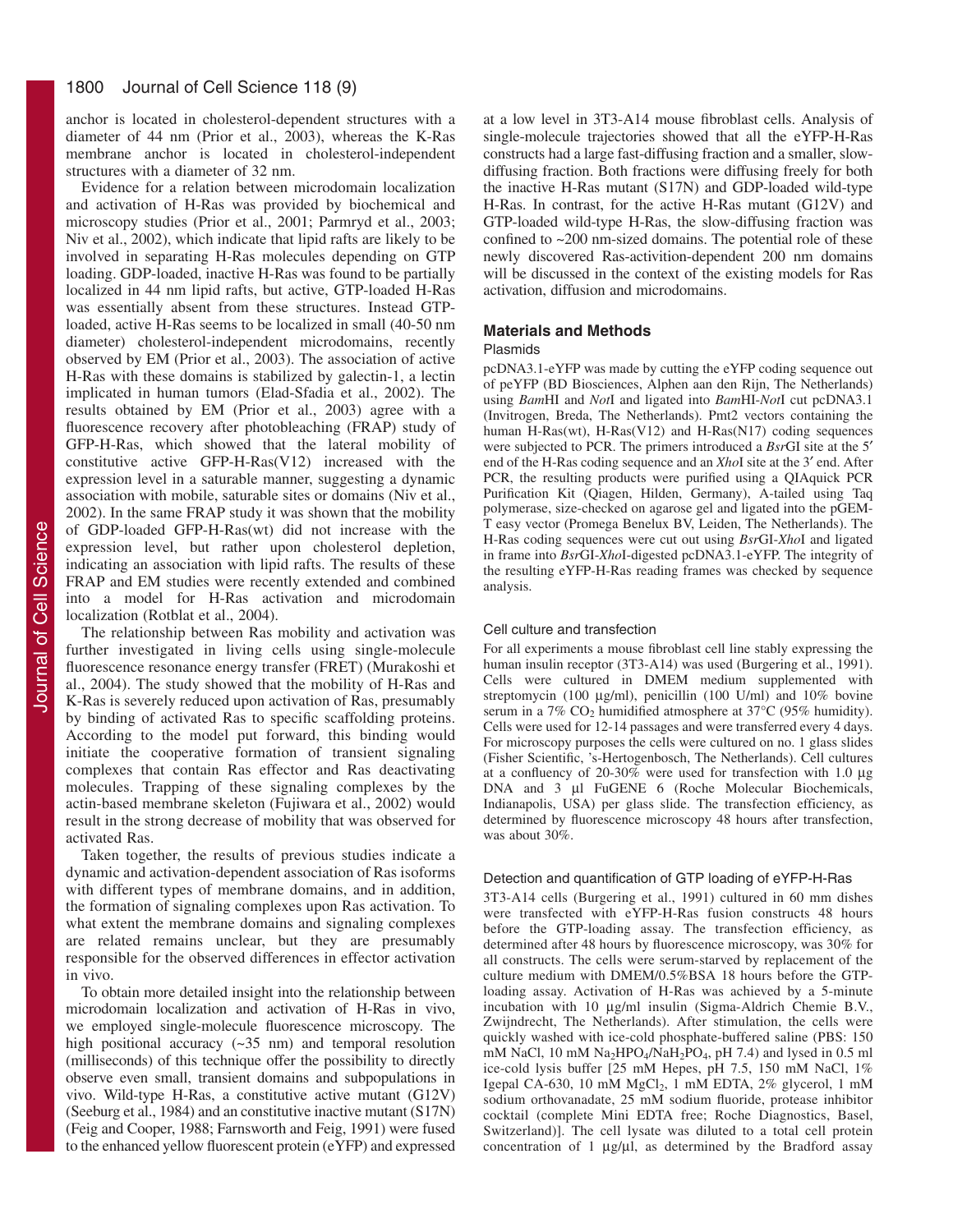(Bradford, 1976). Ras-GTP of 400 µg of total cell lysate was precipitated by addition of 7.5 µg Raf-1 Ras binding domain (RBD) agarose beads (Upstate Ltd, UK), whereas 50 µg of total cell lysate was used for determination of eYFP-Ras level. After SDS-PAGE, eYFP-Ras (molecular mass of ~50 kDa) was identified by western blotting using anti-Ras (1:2000; Anti-Ras, clone RAS10, Upstate Ltd, UK) followed by goat anti-mouse HRP-conjugated IgG 1:5000 (supplied with ECL kit, NA931) and chemiluminescence detection (ECL kit; Amersham Biosciences Europe GmbH, Roosendaal, The Netherlands).

#### Activation of mitogen-activated protein kinase (MAPK) cascade

To show that the fusion of eYFP to H-Ras(wt) did not influence the downstream signaling, the phosphorylation of the extracellular-signalregulated kinase 1 (ERK1, 44 kDa) and ERK2 (42 kDa) was tested. Activation of Ras by insulin, preparation of the cell lysates, SDS-PAGE and blotting were performed as described in the previous section. ERK1 and ERK2 were detected using an anti-ERK antibody (1:3000; Santa Cruz, CA, USA). The phosphorylation of the amino acids Thr202/Tyr204 of ERK1 and ERK2 was specifically detected using a phospho-p44/42-MAPK antibody (1:1000; Cell Signaling Technology, Beverly, MA, USA). Immunoreactive bands were visualized by incubation with goat anti-rabbit HRP-conjugated IgG 1:10000 (supplied with ECL kit, NA934) and chemiluminescence detection (ECL-kit, Amersham Biosciences Europe GmbH, Roosendaal, The Netherlands).

#### Single-molecule fluorescence microscopy

The experimental arrangement for single-molecule imaging has been described in detail previously (Schmidt et al., 1995; Lommerse et al., 2004). Briefly, 3T3-A14 cells adherent to glass slides were mounted onto the microscope and kept in PBS at 37°C. For the observation of the mobility of individual eYFP-H-Ras molecules the focus of the microscope was set to the dorsal plasma membrane of individual cells (depth of focus  $\sim$ 1 µm). Measuring at the dorsal plasma membrane eliminates potential effects of the cellular attachment to the glass-slide on the diffusion. The density of fluorescent proteins on the plasma membrane of selected transfected cells (6-7 days post-transfection) was less than 1  $\mu$ m<sup>-2</sup>, which permitted imaging and tracking of individual fluorophores and ensured that dimerization of fluorescent proteins (Zacharias et al., 2002) was minimized. Fluorescence images were taken consecutively with up to 1000 images per sequence. For the wild-type H-Ras, sequences of the same cell were recorded before and after the addition of insulin (final concentration 10 µg/ml) to the cell bath. After addition the insulin was continuously present. Visual inspection of the cells at the end of the experiments (20 minutes after addition of insulin) revealed no observable changes in cell morphology.

#### Tracking of molecules and analysis of square displacements

By connectivity analysis between consecutive images the twodimensional trajectories of individual molecules in the plane of focus were reconstructed (Schmidt et al., 1995). These trajectories were up to nine steps in length, mainly limited by the blinking and photobleaching of the fluorophore (Harms et al., 2001). To compensate for the limited length of individual trajectories, multiple data sets, each consisting of hundreds of trajectories from 6-23 cells per experimental condition, were analyzed. In addition, data sets were acquired with different times between consecutive images (timelag,  $t_{\text{las}}$ ), varying from 5 to 60 milliseconds (ms). The trajectories were analyzed in terms of square displacement  $(r^2)$ , following a method developed previously (Schütz et al., 1997). Briefly, cumulative probability distributions  $P(r^2, t_{\text{lag}})$  were

constructed for every timelag by counting the number of square displacements with values  $\leq r^2$  and subsequent normalization by the total number of data points (*n*>60). These cumulative probability distributions of square displacements were fitted to models that are described in the next section.

#### Models to analyze square displacement distributions

The lateral diffusion of Brownian particles in a medium characterized by a diffusion coefficient D is described by the cumulative distribution function of the square displacements,  $r^2$  (Anderson et al., 1992; Almeida and Vaz, 1995):

$$
P(r^2, t_{\text{lag}}) = 1 - \exp\left(-\frac{r^2}{r_0^2(t_{\text{lag}})}\right).
$$
 (1)

 $P(r^2, t_{\text{lag}})$  describes the probability that the Brownian particle starting at the origin will be found within a circle of radius  $r$  at time  $t_{\text{lag}}$ . It is characterized by the mean-square displacement of  $r_0^2(t_{\text{lag}}) = 4Dt_{\text{lag}}$ (Anderson et al., 1992). In a previous study on the H-Ras membrane anchor (Lommerse et al., 2004) it was shown that there are two types of mobility for these molecules, one with high and one with low mobility, characterized by diffusion coefficient  $D_1$  and  $D_2$ , and relative fractions  $\alpha$  and (1– $\alpha$ ), respectively. In this case, the cumulative probability distribution function for the square displacements,  $r^2$ , becomes (Schütz et al., 1997):

$$
P(r^2, t_{\text{lag}}) =
$$
  

$$
1 - \left[\alpha \cdot \exp\left(-\frac{r^2}{r_1^2(t_{\text{lag}})}\right) + (1 - \alpha) \cdot \exp\left(-\frac{r^2}{r_2^2(t_{\text{lag}})}\right)\right], (2)
$$

with mean-square displacements of  $r_i^2$  ( $t_{lag}$ ) =  $4D_i t_{lag}$ , i=1, 2.

This analysis resulted in a parameter set consisting of the fraction of fast-diffusing molecules  $(\alpha)$ , the mean square displacement corresponding to the fast fraction  $(r_1^2)$ , and the mean square displacement of the slow-diffusing fraction  $(r_2^2)$  of molecules, for each timelag,  $t_{\text{lag}}$ . This approach of fitting the probability distributions leads to a robust estimate of the mean square displacements  $r_1^2$  and  $r_2^2$  even when the mobility is not purely random.

#### Mobility analysis

By plotting  $r_1^2$  and  $r_2^2$  (obtained from the fits according to Eqn 2) versus *t*lag, the diffusion behavior of the respective populations of molecules is revealed. These  $(r_i^2, t_{lag})$  datasets were fitted either by a free diffusion model  $(r_i^2=4D_i t_{lag})$  or by a confined diffusion model. The confined diffusion model assumes that diffusion is free within a square of side length *L*, surrounded by an impermeable, reflecting barrier. In such a model the mean square displacement depends on *L* and the initial diffusion coefficient  $D_0$ , and varies with  $t_{\text{lag}}$  as (Kusumi et al., 1993):

$$
r_1^2(t_{\text{lag}}) = \frac{L^2}{3} \cdot \left[ 1 - \exp\left(\frac{-12D_0 t_{\text{lag}}}{L^2}\right) \right].
$$
 (3)

Both the confined diffusion model and the free diffusion model were fitted to  $(r_2^2, t_{\text{lag}})$  data (see Table 1). The best-fitting model was used for further analysis. The limited positional accuracy of our measurements (~35 nm) resulted in a constant offset in  $r_i^2$  of  $4\times$ (35  $\text{mm}$ <sup>2</sup>=0.49×10<sup>-2</sup>  $\mu$ m<sup>2</sup> in all ( $r_i^2$ ,  $t_{\text{lag}}$ ) plots (Schütz et al., 1997). From this positional accuracy, we estimate that domains with a surface area of twice the positional accuracy offset (corresponding to a domain size (*L*) of about 120 nm) represent the smallest domains that could be observed directly in this study.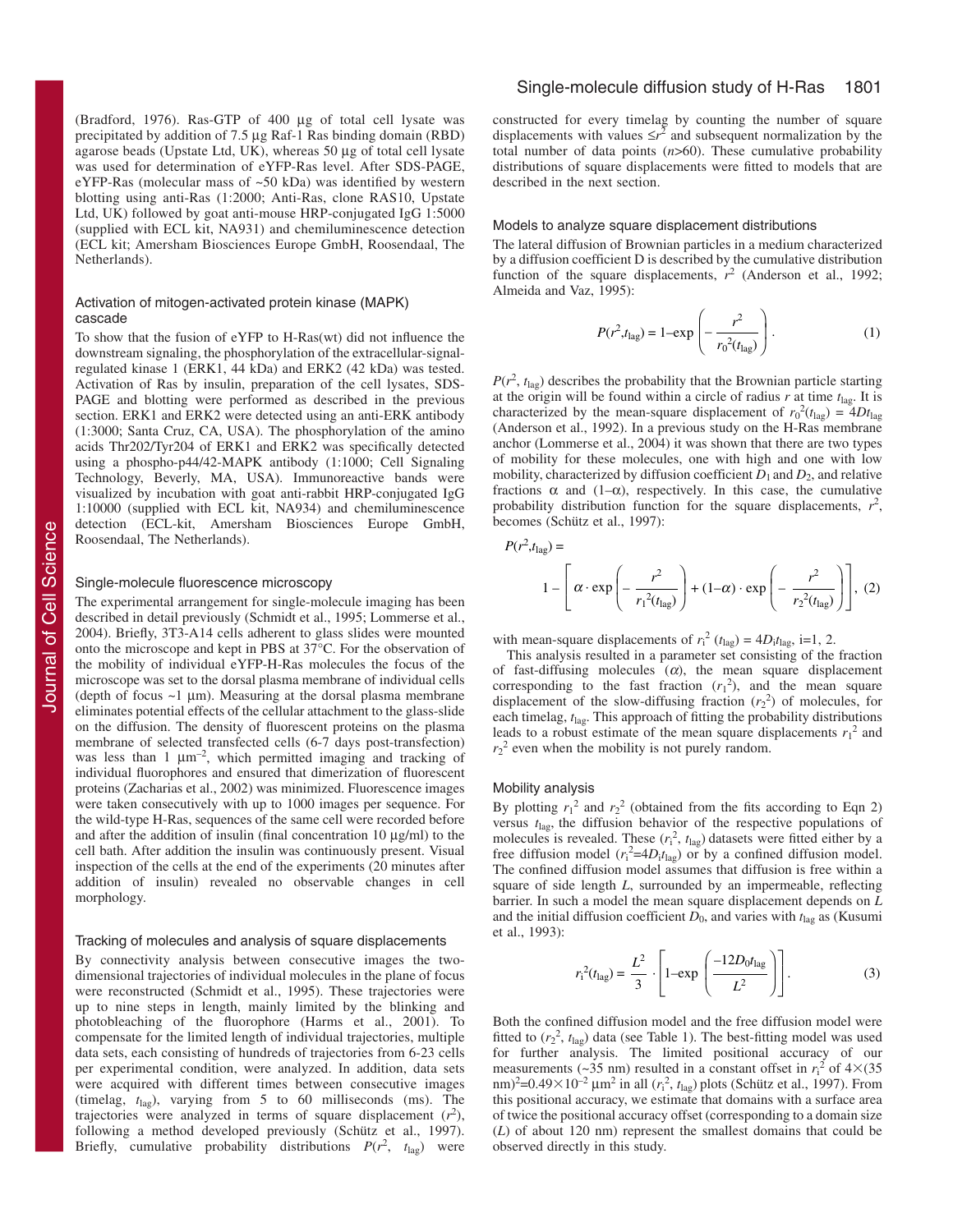# **Results**

# Fusion of eYFP to H-Ras does not affect its localization and signaling

To study the effect of H-Ras activation on microdomain localization, a constitutively inactive mutant, H-Ras(N17), a constitutively active mutant, H-Ras(V12), and wild-type H-Ras, H-Ras(wt) were fused to the yellow fluorescent protein (eYFP). The localization of these fluorescent fusion proteins was verified by confocal microscopy in transiently transfected HEK293 and 3T3-A14 cells (Fig. 1A). All eYFP-H-Ras fusion proteins showed clear plasma membrane localization, indicating that membrane targeting was not impaired.

To test the functionality of the eYFP-H-Ras fusion proteins, 3T3-A14 cells transiently transfected with the different eYFP-H-Ras constructs were stimulated with insulin. Ras binding domain (RBD) of Raf-1 coupled to agarose beads was used to specifically recognize active, GTP-bound Ras and pull-down Ras-GTP from the cell lysate. Subsequent immunoblotting revealed that the wild-type eYFP-H-Ras fusion shifted to a GTP-bound state upon stimulation (Fig. 1B). Quantification of the 50 kDa eYFP-H-Ras(wt) band before and after stimulation, revealed a 78% increase in pulled-down GTP-loaded H-Ras(wt) after a 5-minute insulin stimulation. As expected, the constitutively active mutant, eYFP-H-Ras(V12), was in a GTPbound state irrespective of stimulation, whereas the inactive mutant, eYFP-HRas(N17) did not show any significant GTPloading upon stimulation (Fig. 1B).

Activation of H-Ras(wt) by insulin is known to lead to the phosphorylation of the MAP kinases ERK1/2, which is correlated with their activation (Sturgill et al., 1988; Payne et al., 1991; Cowley et al., 1994). The fusion of eYFP to H-

Ras(wt) did not influence the insulin-induced ERK1/2 phosphorylation, as visualized by a specific dualphosphorylation antibody (Fig. 1C). In conclusion, fusion of eYFP to the N terminus of the H-Ras proteins did not affect either their localization or the downstream signaling capabilities that we tested.

# Individual eYFP-H-Ras molecules observed on the dorsal plasma membrane of live 3T3-A14 cells

The observation of individual eYFP-H-Ras molecules on the dorsal plasma membrane of live 3T3-A14 cells required low densities of these molecules on the plasma membrane ( $\leq 1 \ \mu m^{-2}$ ). This was achieved by using cells 6-7 days after transfection. At the dorsal membrane  $(30-60 \mu m^2)$ diffraction-limited, fluorescent signals were observed (Fig. 2A). These signals had intensities comparable to values obtained previously for single, monomeric eYFP molecules (Harms et al., 2001; Lommerse et al., 2004) In addition, the signals showed single-step photobleaching behavior (Fig. 2B), indicative for the observation of individual fluorophores. Analysis of the fluorescence signals of 3028 individual eYFP-H-Ras(wt) molecules at the dorsal membrane of 3T3-A14 cells in unstimulated conditions (Fig. 2C), yielded an intensity distribution characteristic for monomeric eYFP. The signal-to-background noise ratio of about 20 in the images enabled us to determine the position of individual eYFP molecules with an accuracy of ~35 nm (Schmidt et al., 1996). Subsequent tracking of these single-molecule signals through successive images produced trajectories of diffusing molecules (Fig. 2D). Several thousands (>3000) of such

Fig. 1. (A) Images of the localization of eYFP-H-Ras in transiently transfected HEK293 cells. Confocal images of HEK293 cells transiently expressing eYFP-H-Ras(N17), eYFP-H-Ras(V12) and eYFP-H-Ras(wt). Images were taken 48 hours after transfection. Fusions between eYFP and the wild-type H-Ras as well as both mutants of H-Ras showed clear plasma membrane localization, indicating that membrane targeting was not impaired by the eYFP fusion to H-Ras. Scale bar: 10 µm. (B) Insulin-induced GTP loading of eYFP-H-Ras(wt). Active Ras was specifically pulled-down in an RBD assay, separated on a PAA-gel, blotted and detected by anti-Ras antibody (see Materials and Methods). 3T3-A14 cells were transiently transfected with Ras membrane anchor (10 C-terminal amino acids) fused to eYFP (mt), eYFP-H-Ras(wt), eYFP-H-Ras(V12), or eYFP-H-



Ras(N17). Results are shown for unstimulated (–) and 5-minute insulin-stimulated (+) conditions. A clear increase of GTP loading was observed for wild-type eYFP-H-Ras (~50 kDa) after stimulation, as well as for endogenous Ras (~21 kDa). (C) Activation of extracellular regulated kinases (ERKs) in the presence of eYFP-H-Ras(wt). Results are shown for unstimulated (–) and 5-minute insulin-stimulated (+) conditions. To show that the fusion of eYFP to H-Ras(wt) did impair downstream signaling, the phosphorylation of the MAPK-kinases ERK1 (44 kDa) and ERK2 (42 kDa) was tested. Activation of Ras by insulin, preparation of the cell lysates, SDS-PAGE and blotting were performed as described in Materials and Methods. The left part of the immunoblot (anti-ERK) shows total ERK1 and ERK2 in cell lysates of 3T3-A14 cells transiently transfected with eYFP-H-Ras(wt). The phosphorylation of ERK1 and ERK2 upon insulin addition is shown on the right (anti-ERK-P). The phosphorylation of the amino acids Thr202 and Tyr204 of ERK1 and ERK2 was specifically detected using a phospho-p44/42- MAPK antibody (Cell Signaling Technology, Beverly, MA, USA).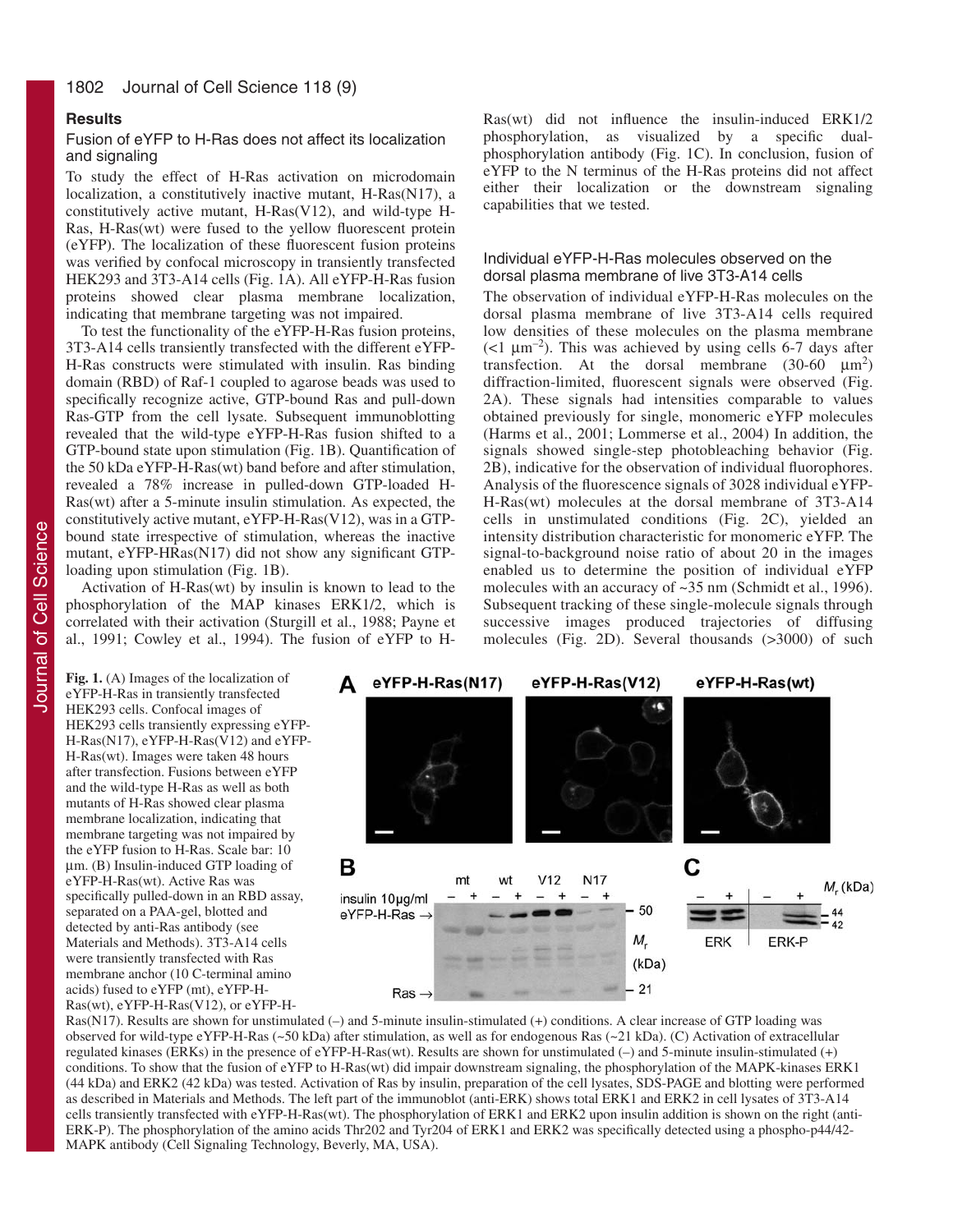trajectories were obtained for each of the H-Ras constructs studied.

#### Square-displacement distribution analysis of inactive and active H-Ras revealed differences in mobility

For each timelag the distribution of square displacements was analyzed by plotting the square displacement  $(r^2)$  values against the cumulative probability (see Materials and Methods). In Fig. 3A, square displacement distributions of the active (V12) and the inactive mutant (N17) are compared for a timelag of 50 ms. This comparison revealed that the eYFP-H-Ras(V12) square displacement distribution was shifted to lower square displacement values with respect to eYFP-H-Ras(N17). A similar, though less strong, shift was observed for eYFP-H-Ras(wt) when unstimulated and 5-minute-insulinstimulated square displacement distributions are compared (Fig. 3D).



**Fig. 2.** Tracking individual eYFP-H-Ras(wt) molecules in the plasma membrane of live cells. (A) Image showing three single-molecule signals of eYFP-H-Ras(wt) molecules at the dorsal plasma membrane of a 3T3-A14 cell. The image was taken using 514 nm illumination for 3 mseconds at  $2 \text{ kW/cm}^2$ . Scale bar: 1 µm. (B) Example of a single-step photobleaching event of an individual eYFP-H-Ras(wt) molecule. (C) Probability density of the single molecule fluorescence intensity of eYFP-H-Ras(wt). Analysis of the signals of 3028 individual eYFP-H-Ras(wt) molecules at the dorsal plasma membrane of 3T3-A14 cells (solid line) in unstimulated conditions. The probability density of the fluorescence intensity is nearly Gaussian-shaped with a maximum of 204 counts/3 milliseconds. Statistics of the background signal (dashed line) is shown for comparison. The backgound signal had a maximum at 14 counts/3 milliseconds and a width of  $\sigma$ =10 counts/3 milliseconds. These values translate into a signal to background noise ratio of 20. (D) Trajectory of an eYFP-H-Ras(wt) molecule diffusing in the dorsal plasma membrane of a 3T3-A14 cell. The time between subsequent steps was 10 milliseconds.

# Single-molecule diffusion study of H-Ras 1803

To quantify these effects, the square displacement distributions were fitted to a one-component model (Eqn 1), which assumes one population of mobile molecules to be present. A fit of the one-component model to the data resulted in the dashed lines in Fig. 3B,C,E and F, which clearly show that this model fails to describe the data. A two-component model (Eqn 2), which assumes two populations of mobile molecules to be present, resulted in a satisfactory description of the data (solid lines in Fig. 3B,C,E,F). Each fit to this twocomponent model resulted in a set of three parameters: a fraction of fast-diffusing molecules  $(\alpha)$ , a mean square displacement of this fast fraction  $(r_1^2)$  and a mean square displacement of the slow-diffusing fraction  $(r_2^2)$  of molecules.

For eYFP-H-Ras(N17) (Fig. 3B) values of  $0.87\pm0.08$ , 0.19±0.02 μm<sup>2</sup> and 0.022±0.020 μm<sup>2</sup> were obtained for α,  $r_1^2$ and  $r_2^2$ , respectively. A fit of the comparable eYFP-H-Ras(V12) dataset (Fig. 3C), resulted in  $\alpha=0.53\pm0.15$ ,  $r_1^2$ =0.14±0.05  $\mu$ m<sup>2</sup> and  $r_2^2$ =0.018±0.007  $\mu$ m<sup>2</sup>. The smaller fraction of fast-diffusing molecules  $(\alpha)$  observed for eYFP-H-Ras(V12) compared to eYFP-H-Ras(N17) is in agreement with the shift observed in Fig. 3A. The two-component fit of eYFP-H-Ras(wt) data before insulin addition (Fig. 3E) resulted in  $\alpha$ =0.67±0.11,  $r_1^2$ =0.33±0.07  $\mu$ m<sup>2</sup> and  $r_2^2$ =0.029±0.016  $\mu$ m<sup>2</sup>, whereas  $\alpha = 0.57 \pm 0.10$ ,  $r_1^2 = 0.25 \pm 0.07$   $\mu$ m<sup>2</sup> and  $r_2^2 =$  $0.017\pm0.007$   $\mu$ m<sup>2</sup> were obtained for the 5-minute-insulinstimulated eYFP-H-Ras(wt) (Fig. 3F).

# Diffusion analysis of eYFP-H-Ras(N17) and eYFP-H-Ras(V12) showed activation dependent mobility and domain localization

To obtain insight into the diffusion behavior, square displacement data (see Fig. 3) were obtained for different timelags (5-50 ms) and fitted to the two-component model (Eqn 2). When the values of  $\alpha$ ,  $r_1^2$  and  $r_2^2$  obtained from these fits were plotted versus the timelag, the diffusion behavior of the respective fast- and slow-diffusing population, and their relative sizes were revealed. The results are summarized in Fig. 4A-C and Fig. 4D-F for the inactive N17 and the active V12 mutant, respectively (see also Table 1). One of the most obvious differences between the two mutants is the size of the fast-diffusing fraction of molecules  $(\alpha)$ . For N17 the weighted mean of this fraction was  $\alpha = 0.84 \pm 0.05$  compared with  $\alpha$ =0.61±0.05 for V12 over all timelags. The square displacements of the fast fraction of both mutants showed a linear increase with time (Fig. 4B,E), a signature of free diffusion. The diffusion was characterized by a diffusion coefficient of  $D_1=1.02\pm0.02 \ \mu \text{m}^2/\text{second}$  for N17, and a 17% lower diffusion coefficient of  $D_1=0.85\pm0.04 \ \mu m^2$ /second for V12 (solid lines Fig. 4B,E).

Mean square displacement analysis of the slow-diffusing fraction of molecules also revealed a difference between the two mutants (Fig. 4C,F). The plot of the mean square displacement of the slow-diffusing population of N17 versus time is shown in Fig. 4C. The large error bars at longer timelags are due to the small size (16%) of the slow faction (Fig. 4A), resulting in larger statistical errors. A simple free-diffusion model was used to fit the data (solid line Fig. 4C) which resulted in a diffusion coefficient,  $D_2=0.16\pm0.03 \ \mu m^2$ /second. In contrast, the mean square displacement of the slow-diffusing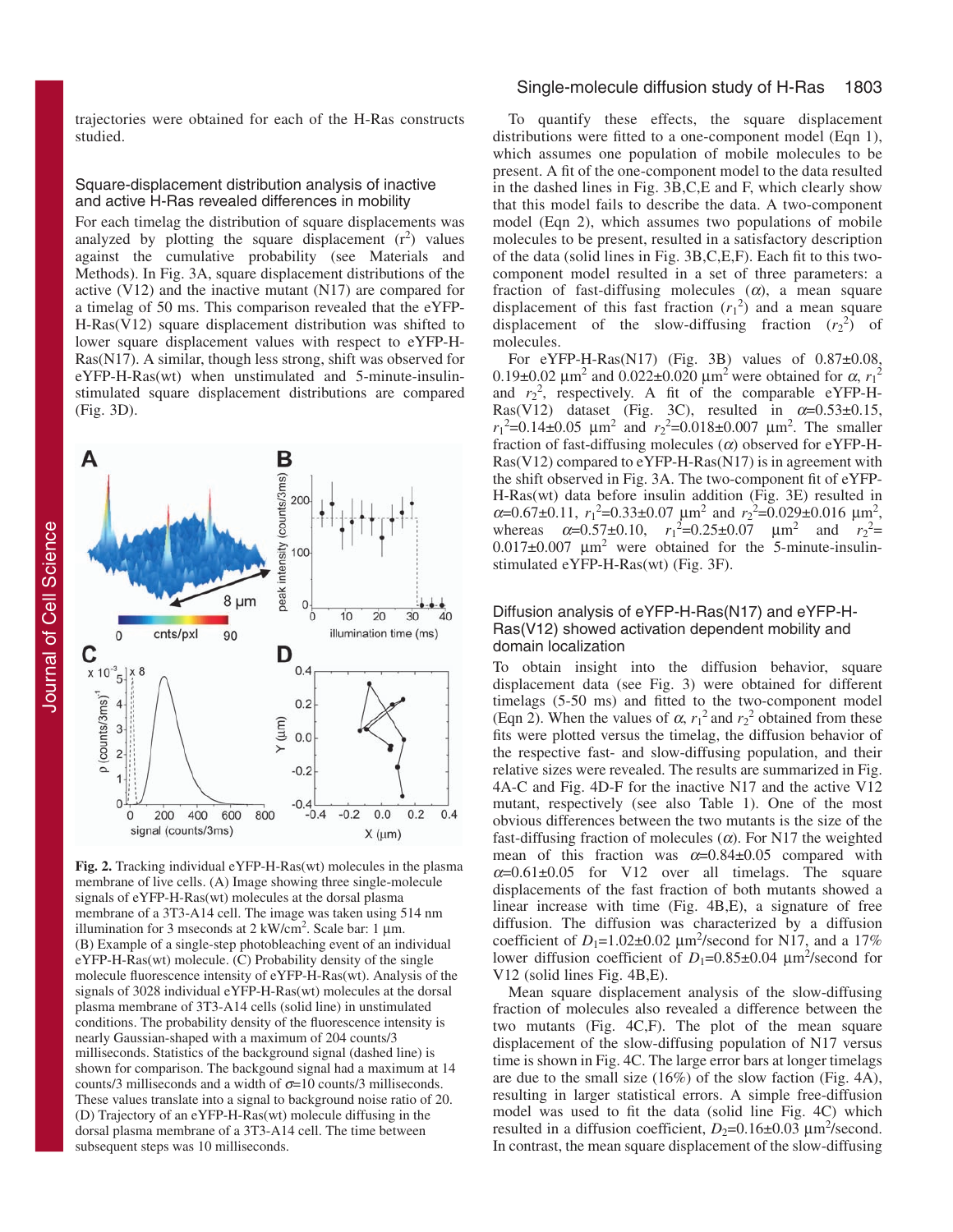

**Fig. 3.** Square displacement analysis of the different eYFP-H-Ras constructs. Cumulative probability,  $P(r^2, t_{\text{lag}})$ , plotted versus the square displacements,  $r^2$ . (A) Cumulative probability,  $P(r^2, 50$  mseconds) distributions of the inactive mutant eYFP-H-Ras(N17) (red dots) and the active mutant eYFP-H-Ras(V12) (green squares). These distributions were fitted to the one-component model (Eqn 1) or two-component model (Eqn 2). (B,C) Show the distributions and the results of the fits to the one-component (dashed line) and two-component (solid line) model. (D) Cumulative probability,  $P(r^2, 60$  mseconds) distributions of wild-type eYFP-H-Ras(wt) before (red triangles) and after 5 minutes insulin stimulation (green triangles). (E,F) The distributions and the results of the fits to the one-component (dashed line) and two-component (solid line) model. B,C,E and F clearly show that the two-component model describes the cumulative probability distributions significantly better than the one-component model. For all cumulative probability distributions of H-Ras that were obtained and analyzed in this study, the twocomponent model yielded significantly better fit results than the one-component model.

fraction of the V12 mutant (Fig. 4F) showed a clear levelingoff at longer timelags, indicating confinement of the diffusing molecules. A fit of the data to a confined diffusion model (Eqn 3, Materials and Methods) yielded an initial diffusion coefficient,  $D_0=0.16\pm0.04 \ \mu m^2$ /second and a confinement size *L*=217±46 nm.

In summary, the fast, free-diffusing fraction of the inactive mutant was larger and had a higher mobility than the active mutant. Moreover, the slow-diffusing fraction of the inactive mutant was freely diffusing, whereas the slow-diffusing fraction of the active mutant was confined to 200 nm-sized domains.

# Activation of eYFP-H-Ras(wt) resulted in confined diffusion in small domains

To establish whether the differences in mobility and domain localization observed for the H-Ras mutants were due to the actual activation process of H-Ras, the diffusion of eYFP-H-Ras(wt) was studied from 5-60 milliseconds both before and 5, 10 and 15 minutes after insulin addition (Fig. 5, results

summarized in Table 1). The weighted mean of the fastdiffusing fraction of molecules before stimulation,  $\alpha$ =0.75±0.04 (solid line Fig. 5A), was equal to the value obtained after 5 minutes of stimulation,  $\alpha = 0.72 \pm 0.05$  (solid line, Fig. 5D). For both unstimulated and stimulated conditions the mean square displacement of the fast-diffusing fraction showed a linear increase with timelag. The fit (solid lines in Fig. 5B,E) resulted in a diffusion coefficient of  $D_1=1.11\pm0.09$  $\mu$ m<sup>2</sup>/second before stimulation and *D*<sub>1</sub>=1.08±0.07  $\mu$ m<sup>2</sup>/second after 5 minutes of insulin stimulation.

In contrast to the fast-diffusing fraction, the slow-diffusing fraction of molecules showed a severe change upon stimulation. Before stimulation the mean square displacement increased linearly with time (Fig. 5C), characterized by a diffusion coefficient,  $D_2=0.12\pm0.03$   $\mu$ m<sup>2</sup>/second (solid line Fig. 5C). The slow-diffusing fraction showed a strongly confined behavior after 5 minutes of stimulation (Fig. 5F). This behavior was best described by a confined diffusion model (Eqn 3, solid line Fig. 5F) yielding an initial diffusion coefficient,  $D_0=0.2\pm0.1$   $\mu$ m<sup>2</sup>/second and a confinement size, *L*=175±35 nm. These values are comparable to the ones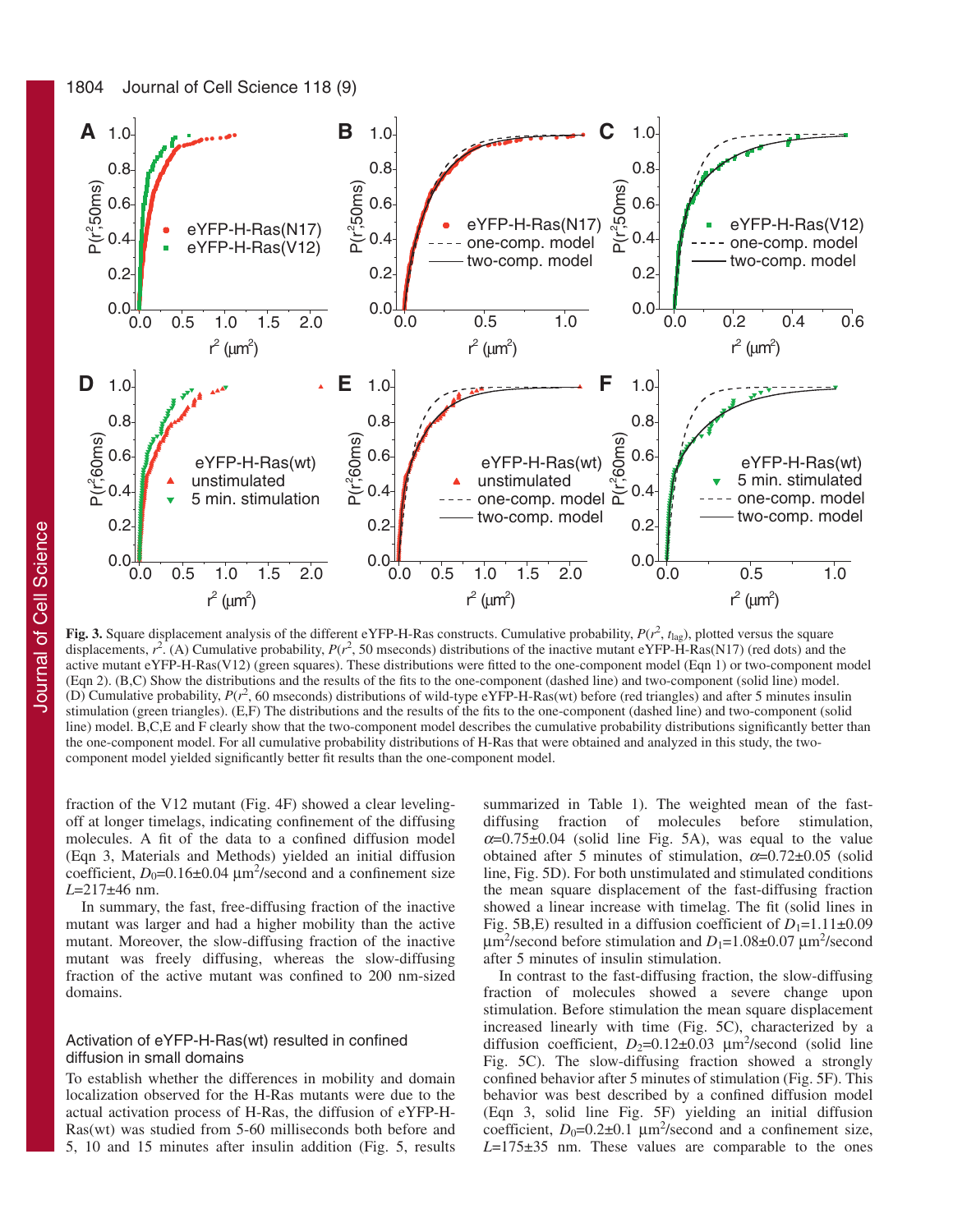

**Fig. 4.** Diffusion characteristics of eYFP-H-Ras(N17) and eYFP-H-Ras(V12). Fitting of the square displacement distributions (Fig. 3) to Eqn 2 (Materials and methods) yielded a fraction of fast-diffusing molecules, α, and corresponding characteristic mean square displacements for the fast  $(r_1^2)$  and slow  $(r_2^2)$  diffusing population of molecules for each  $t_{\text{lag}}$ . A and D, B and E, C and F show plots of  $\alpha$ ,  $r_1^2$  and  $r_2^2$ , respectively, versus  $t_{\text{lag}}$  for both the N17 and V12 mutants.  $(A,D)$  The solid lines show the weighted mean of the fast fraction of molecules over all timelags. (B,E) Mean square displacement data of the fast-diffusing fractions were fitted according to a free diffusion model  $(r_1^2=4D_1t_{\text{lag}})$ , solid line). (C,F) Mean square displacement data of the slow-diffusing fractions were fitted according to a free (C) and confined (F, Eqn 3) diffusion model (solid lines). The dotted lines in C and F represent the offset due to the limited positional accuracy (see Materials and Methods), although the same offset is present in B and 4E, the dotted lines were omitted here for clarity.

obtained for the slow-diffusing fraction of the active mutant (Table 1).

Analogous analysis of  $\alpha$ ,  $r_1^2$  and  $r_2^2$  versus timelag was performed for 10 and 15 minutes of continuous insulin stimulation (Fig. 5G-L and Table 1). The fraction of fastdiffusing molecules did not change significantly with stimulation time, nor did the diffusion coefficient of the fast fraction. The confinement of the slow-diffusing fraction in ~200 nm domains was still present after 10 and 15 minutes of insulin stimulation (Fig. 5I,L). Hence, we have shown that activation of eYFP-H-Ras(wt) by insulin stimulation results in the confinement of the slow-diffusing fraction to 200 nm microdomains, in line with the results obtained for the H-Ras mutants (Fig. 4C,F).

# **Discussion**

## H-Ras activation results in partial localization to 200 nm domains

The main aim of this study was to investigate how the diffusion and microdomain distribution of H-Ras depend on its activation state in vivo. We fused eYFP to H-Ras(wt), H-Ras(N17) and H-Ras(V12) and used single-molecule fluorescence microscopy to study its mobility in the dorsal plasma membrane of live 3T3-A14 cells. Fig. 6A shows a schematic representation the results we obtained for the diffusion of the constitutively inactive mutant eYFP-H-Ras(N17) and of the constitutively active mutant eYFP-H-Ras(V12). A fast-diffusing population (blue in Fig. 6A) and a slow-diffusing population (green in Fig. 6A) were observed for both mutants. The slow-diffusing population of the inactive mutant showed free diffusion (green in Fig. 6A), whereas the slow-diffusing fraction of the active mutant (red in Fig. 6A) was confined to ~200 nm domains. Before insulin addition the diffusion behavior of eYFP-H-Ras(wt) resembled that of the inactive mutant (Fig. 6B). Upon activation of eYFP-H-Ras(wt) by a 5-minute insulin stimulation, a confinement of the slowdiffusing population in small ~200 nm-diameter domains (red in Fig. 6B) was observed, which prevailed for at least 10 more minutes (Table 1).

# Differences and similarities with a single-molecule FRET study of H-Ras

Our data agree partially with the results of a single-molecule FRET microscopy study on H-Ras activation and mobility (Murakoshi et al., 2004). In that study YFP-H-Ras, expressed at low level in human epidermoid mouth carcinoma cells (KB

| Table 1. Summary of eYFP-H-Ras diffusion characteristics |
|----------------------------------------------------------|
|----------------------------------------------------------|

| H-Ras                            | N17               | V12               | wt                |                   |                   |                 |  |
|----------------------------------|-------------------|-------------------|-------------------|-------------------|-------------------|-----------------|--|
| Insulin stimulation (minutes)    |                   |                   |                   |                   | 10                |                 |  |
| $\alpha$                         | $0.84 \pm 0.05$   | $0.61 \pm 0.05$   | $0.75 \pm 0.04$   | $0.72 \pm 0.05$   | $0.77 \pm 0.04$   | $0.75 \pm 0.07$ |  |
| $D_1$ ( $\mu$ m <sup>2</sup> /s) | $1.02 \pm 0.02$   | $0.85 \pm 0.04$   | $1.11 \pm 0.09$   | $1.08 \pm 0.07$   | $1.05 \pm 0.07$   | $0.96 \pm 0.06$ |  |
| $D_2$ ( $\mu$ m <sup>2</sup> /s) | $0.16 \pm 0.03$   | $(0.10 \pm 0.01)$ | $0.12 \pm 0.03$   | $(0.07 \pm 0.02)$ | $(0.08 \pm 0.02)$ | $0.10 \pm 0.03$ |  |
| $D_0$ ( $\mu$ m <sup>2</sup> /s) | $(0.23 \pm 0.08)$ | $0.16 \pm 0.04$   | $(0.12 \pm 0.04)$ | $0.2 \pm 0.1$     | $0.13 \pm 0.06$   | $0.18 \pm 0.10$ |  |
| $L$ (nm)                         | $(245 \pm 77)$    | $217\pm46$        | $(731 \pm 1585)$  | $175 \pm 35$      | $192 \pm 70$      | $210\pm 67$     |  |
|                                  |                   |                   |                   |                   |                   |                 |  |

 $D_1$  and  $D_2$  are the diffusion coefficients obtained for the fast- and slow-diffusing fraction, respectively, when  $(r_1^2, t_{\text{lag}})$ -plots are fitted to a free diffusion model  $(r_1^2=4D_1t_{\text{lag}})$ .  $D_0$  and *L* represent the initial diffusion coefficient and domain size obtained when the  $(r_2^2, t_{\text{lag}})$ -plots are fitted to a confined diffusion model (Eqn 3). Values in brackets result from fits to the inferior-fitting model; the values are just given for comparison.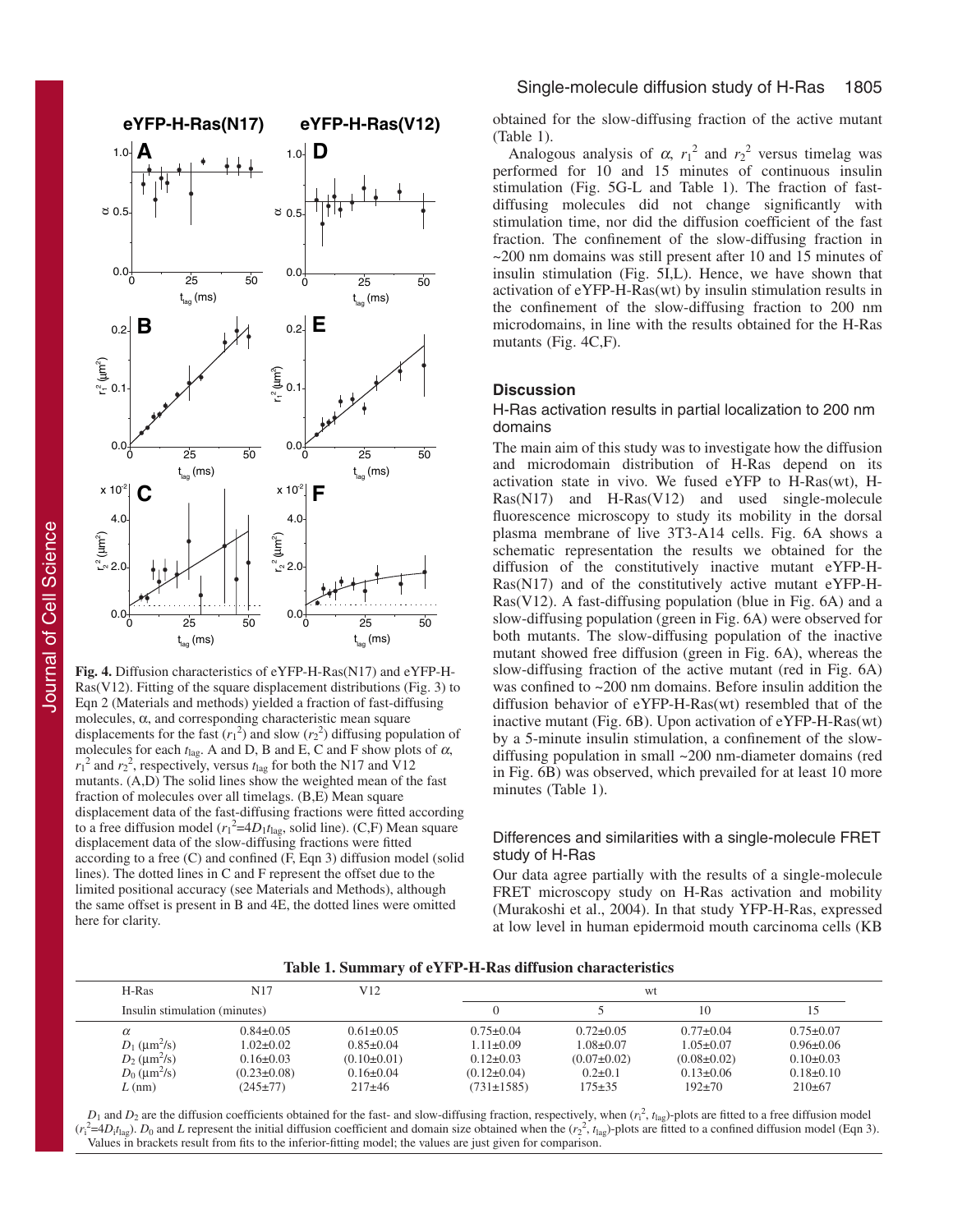#### 1806 Journal of Cell Science 118 (9)

cells), was used as a FRET donor, in combination with microinjected BodipyTR-GTP as a FRET-acceptor. The motion of individual molecules was observed at the basal membrane using total internal reflection (TIR) microscopy. Before EGF addition, analysis of the mean square displacement (MSD) in a time window of 200 milliseconds revealed that about 9% of the H-Ras molecules were immobile. Of the remaining mobile H-Ras molecules, more than 90% exhibited rapid free diffusion. EGF-induced Ras activation resulted in a severely reduced mobility of H-Ras: about half of the activated H-Ras molecules were immobile and the remaining mobile H-Ras molecules were slowed down by a factor of three to four.

A detailed comparison of the results of this FRET study to our data (Fig. 6, Table 1), reveals some differences. In the current study non-activated H-Ras(wt) shows a major (75%) fast-diffusing fraction and a minor (25%) slow-diffusing fraction (Table 1). The FRET study on the other hand, finds a large (91%) mobile and small (9%) immobile fraction for nonactivated H-Ras(wt). In addition, we observed the localization of about 25% of H-Ras(wt) to 200-nm domains upon activation, whereas the FRET study just showed a slow-down and partial immobilization of activated H-Ras. These differences are not too surprising considering that the two studies use different cells types (3T3 versus KB), measured mobility at different membranes (dorsal versus basal) and timescales (60 milliseconds versus 200 milliseconds). All of these factors probably affect the exact, quantitative outcome of the H-Ras diffusion. The molecules trapped in the 200 nm domains, detected in our study on a 60 millisecond timescale, show MSD values close to or below 0.018  $\mu$ m<sup>2</sup> (Fig. 4F and Fig. 5F), a value below which molecules were classified as



# **eYFP-H-Ras(wt)**

**Fig. 5.** Diffusion characteristics of eYFP-H-Ras(wt) before stimulation and 5, 10 and 15 minutes after stimulation with insulin. (A,D,G,J) Fastdiffusing fraction of molecules,  $\alpha$ , versus timelag. The solid lines show the weighted mean of the fast fraction of molecules over all timelags.  $(B, E, H, K)$  Mean square displacement of the fast-diffusing fraction,  $r_1^2$ , plotted versus timelag. The data were fitted according to a free diffusion model  $(r_1^2=4D_1t_{\text{lag}})$ , solid line). (C,F,I,L) Mean square displacement of the slow-diffusing fraction,  $r_2^2$ , plotted versus timelag. The data in C was fitted to a free diffusion model (solid line); the data in F,I,L were fitted according to a confined diffusion model (Eqn 3, solid line). The dotted lines in the plots of the bottom row represent the offset due to the limited positional accuracy (see Materials and Methods); although the same offset is present in the plots of the middle row, the dotted lines were omitted here for clarity.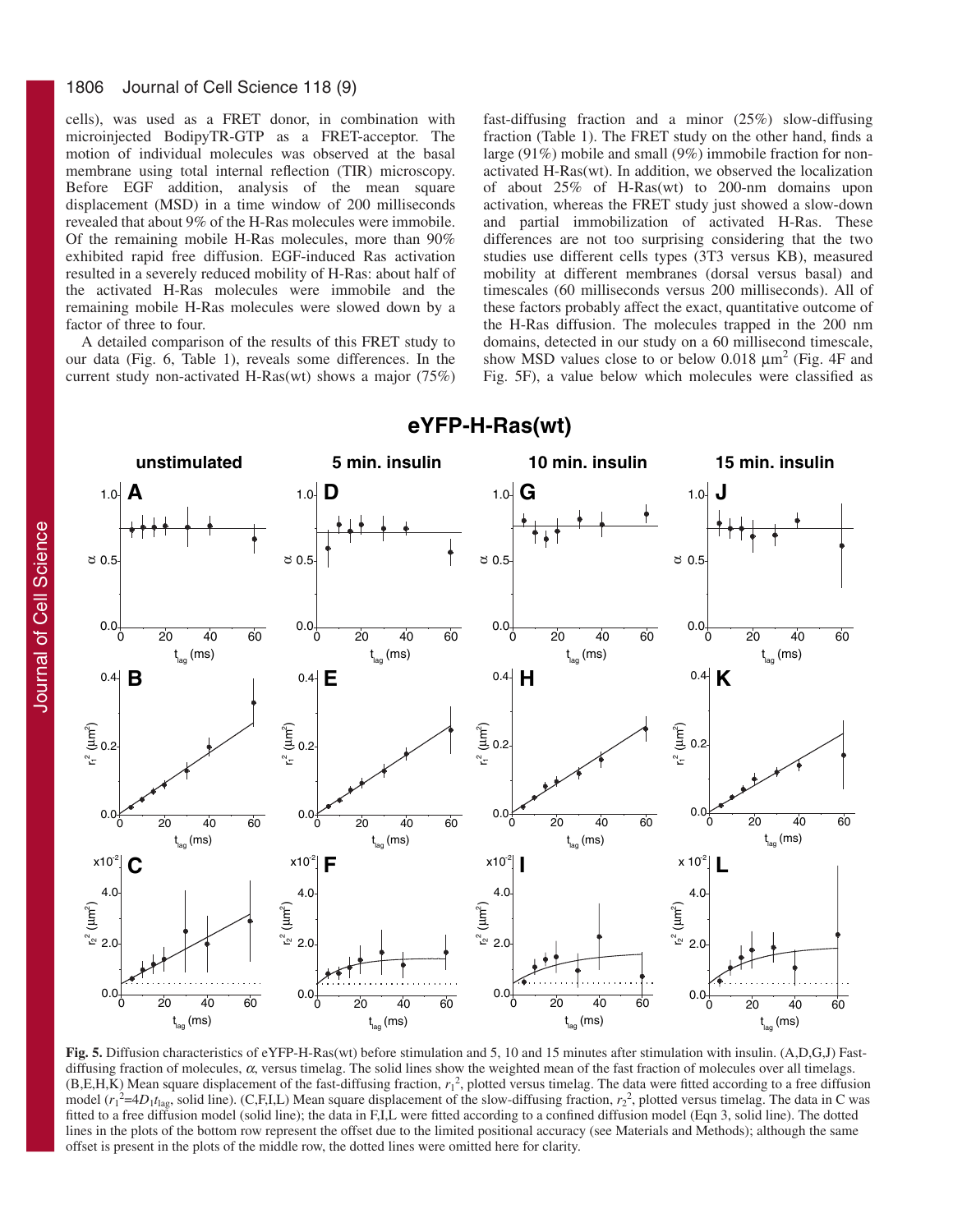immobile in the FRET study. Hence, the domain fraction in our study overlaps at least partially with the immobile fraction in the FRET study.

The reduction in the mobility of the mobile fraction of molecules observed in the FRET study, was also observed in our study, although to a lesser extent. The diffusion coefficient of the fast, free-diffusing fraction of H-Ras(V12) is 17% lower than the diffusion coefficient of H-Ras(N17) and 23% lower that the diffusion coefficient of GDP-loaded H-Ras(wt) (Table 1); relatively small decreases compared to the ~75% reduction observed on the 200 msecond timescale of the FRET study.

One possible explanation for the slight decrease in mobility of active H-Ras suggested in other studies is its transient binding to signaling complexes (Murakoshi et al., 2004) or small (40-50 nm) non-raft domains (Niv et al., 2002; Prior et al., 2003; Rotblat et al., 2004). At longer timelags such transient binding would slow down diffusion as described by an anomalous diffusion model (Saxton, 1996). Such a slow down of the diffusion at longer timelags was indeed observed: for H-Ras(wt) 15 minutes after insulin addition the  $r^2$  values at longer



**Fig. 6.** (A) Schematic showing the differences in diffusion and domain localization between the inactive eYFP-H-Ras(N17) and active eYFP-H-Ras(V12) mutants. For both mutants the fastdiffusing fraction was freely diffusing (blue), but its size and diffusion coefficient were significantly smaller for the active H-Ras mutant than the inactive mutant. Also, the slow-diffusing fraction of the inactive mutant was freely diffusing (green), whereas it was confined in 200 nm domains for the active mutant (red). (B) Model depicting the effect of H-Ras(wt) activation on its diffusion characteristics. Before stimulation (left part) slow (25%, green) and fast (75%, blue) diffusing populations of H-Ras(wt) molecules were present, that were both freely diffusing. Activation of H-Ras(wt) by addition of insulin for 5 minutes resulted in the confinement of the slow-diffusing fraction in domains (red) with a diameter of ~200 nm.

# Single-molecule diffusion study of H-Ras 1807

timelags (40 and 60 milliseconds) were lower than predicted for a free diffusion model (Fig. 5K). A fit of the 15-minute activated H-Ras(wt) data and H-RasV12 data to an anomalous diffusion model,  $r_1^2$ ∼( $t_{\text{lag}}$ )<sup>γ</sup>, resulted in anomalous diffusion exponents, γ, of 0.89±0.08 for eYFP-H-Ras(V12) (Fig. 7A) and 0.81±0.12 for 15 minute-activated eYFP-H-Ras(wt) (Fig. 7B) respectively. When this last value is used to extrapolate the mean square displacement (MSD) of the fast fraction of 15 minute-activated H-Ras(wt) as observed in our study to the 200 mseconds timescale of the FRET study, an extrapolated  $\text{MSD}_{200\text{ms}}$  of 0.51  $\mu$ m<sup>2</sup> is found. Although this extrapolation has to be treated with caution, it means a reduction of 43% compared to the extrapolated MSD<sub>200ms</sub> before stimulation (0.89  $\mu$ m<sup>2</sup>), closer to, but still short of the 75% reduction observed in the FRET study (Murakoshi et al., 2004).

# Comparison to FRAP and EM results of H-Ras activation and microdomain localization

It is interesting to compare our findings with the results of FRAP experiments, which cover a longer (~10 seconds) timescale (Niv et al., 2002). The latter showed that, at moderate expression level, the mobile fraction of GFP-H-Ras(V12) was about 20% slower than the mobile fraction of non-activated GFP-H-Ras(wt). As this difference was absent at higher expression levels and was not sensitive to cholesterol depletion, it was attributed to the association of active Ras with saturable nonraft sites. The immobile fraction of H-Ras was independent of the activation state and varied from 10-13%. Furthermore, it was shown that cholesterol depletion increased the diffusion coefficient of non-activated GFP-H-Ras(wt) by a factor of 2, indicating an association with lipid rafts.

The most pronounced difference between our singlemolecule study and the FRAP results is that the fraction (39%) of H-Ras(V12) found in 200 nm domains in our study is significantly larger than the immobile fraction (10-13%) detected in the FRAP study. Assuming that the 200 nm domains are immobile and do not exchange Ras(V12) molecules with the free-diffusing population during a FRAP experiment  $($   $\sim$  10 seconds), they should give rise to an immobile fraction of the same size  $(\sim 39\%)$ . The fact that the immobile fraction detected in the FRAP experiments was much lower (10-13%), indicates that H-Ras(V12) molecules are probably loosely associated with the observed 200 nm domains, in agreement with a model for dynamic association of activated H-Ras with nonraft sites (Niv et al., 2002). Furthermore, the relatively small decrease in diffusion coefficient of H-Ras(V12) compared with non-activated H-Ras(wt) found in the FRAP study, agrees well to the small difference in diffusion coefficient found for the fast, free-diffusing fraction of eYFP-H-Ras(V12) and non-activated eYFP-H-Ras(wt) (see Table 1) in our study.

# Implications of this study for models of H-Ras microlocalization

The results of the FRAP study (Niv et al., 2002) agree very well with results of EM experiments (Prior et al., 2003). These showed that the membrane anchor of H-Ras localizes to cholesterol-dependent ~44 nm diameter domains that cover about 35% of the membrane surface. H-Ras(V12) localizes to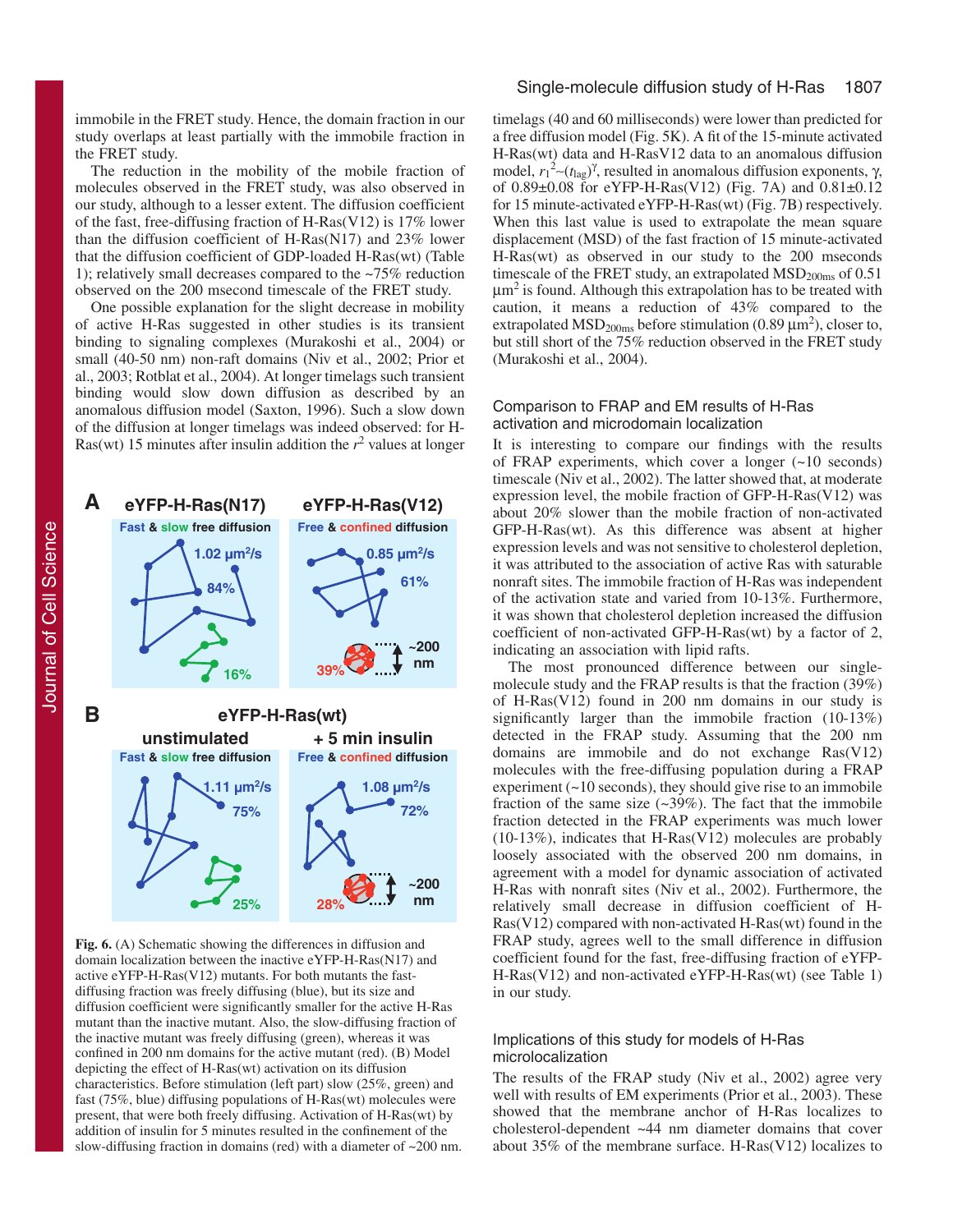**Fig. 7.** Mean square displacement of the fast fraction of the eYFP-H-Ras(V12) (A) and 15-minute stimulated eYFP-H-Ras(wt) (B) constructs. The dashed lines resulted from fits to the free diffusion model  $(r_1^2=4D_1t_{\text{lag}})$ , the resulting diffusion coefficients  $(D_1)$  are given in Table 1. The solid lines represent fits to the anomalous diffusion model:  $r_1^2 \sim (t_{\text{lag}})^{\gamma}$ . The resulting anomalous diffusion exponents, γ, were 0.89±0.08 for eYFP-H-Ras(V12) (A) and 0.81±0.12 for 15 minute-activated eYFP-H-Ras(wt) (B), respectively.

similar-sized domains that are not cholesterol, but galectin-1, dependent.

The results of our study are to a large extent in agreement with a recent model of H-Ras microlocalization and activation derived from the FRAP and EM experiments (Rotblat et al., 2004). Although the lipid-raft and non-raft domains in the Rotblat model (Rotblat et al., 2004) are too small (40-50 nm) to be directly observed by our technique, their presence would offer an explanation for the mobility changes of H-Ras observed in our study. The dynamic association of activated H-Ras with 40 nm non-raft domains as proposed by the model is in agreement with the relatively high diffusion coefficient of the fast-diffusing fraction of activated H-Ras observed in our study. Most probably the slow-diffusing fraction of activated H-Ras that is localized in 200 nm domains in our experiments results from a temporal trapping of the mobile 40 nm non-raft domains for at least 60 milliseconds. It is very likely that the actin cytoskeleton is involved in this temporal trapping, as insulin induces a rearrangement of the actin cytoskeleton (Li et al., 1993; Tsakiridis et al., 1998; Khayat et al., 2000; Dadke and Chernoff, 2003) and single-molecule FRET studies showed the involvement of actin in immobilization of active H-Ras (Murakoshi et al., 2004). A similar temporal trapping could also (partially) explain why 200 nm domains were observed in a previous diffusion study of the H-Ras membrane anchor (Lommerse et al., 2004), as this anchor is dynamically associated with small (40 nm diameter) lipid rafts according to the Rotblat model (Rotblat et al., 2004).

Furthermore it was proposed that the inactive wild-type H-Ras is in dynamic equilibrium between the lipid rafts and the non-raft domains (Rotblat et al., 2004). The large (75-84%) fast-diffusing fraction of inactive H-Ras, which has a slightly higher diffusion coefficient than the comparable fraction of activated Ras, is in agreement with the lack of 'stable' domain association in the model of Rotblat et al. However, the reason for the non-confined, slow-diffusing fraction of inactive H-Ras remains unclear. It could be caused by an unstable association with the 40 nm raft or non-raft domains or an association with Ras-binding molecules that slow-down the diffusion. One candidate is the GEF Son of Sevenless (SOS) for which a second, allosteric site that can bind either GTP-Ras or GDP-Ras has recently been discovered (Sondermann et al., 2004). Binding of SOS to a fraction of inactive eYFP-H-Ras could make inactive eYFP-H-Ras part of a small, slow-diffusing, molecular complex. Furthermore, the S17N mutation present in eYFP-H-Ras(N17) results in a reduced dissociation of



Ras(N17) from GEFs (Chen et al., 1994; Jung et al., 1994), potentially leading to GEF sequestering and complex formation.

In conclusion, the results of our short-timescale singlemolecule study partially agree with the results of the FRET, FRAP and EM experiments. The high positional accuracy (35 nm) and temporal resolution (10-60 milliseconds) of our study enabled us to detect the partial localization of active H-Ras to 200 nm domains (Fig. 6). The localization of active Ras to these 200 nm domains is explained by a temporal trapping of mobile (40-50 nm) cholesterol-independent, domains (Rotblat et al., 2004) or transient signaling complexes (Murakoshi et al., 2004), with which active H-Ras dynamically associates. Most likely, the actin cytoskeleton meshwork is involved in this temporal trapping (Fujiwara et al., 2002; Ike et al., 2003). The observed 200 nm domains add another layer of organization to the H-Ras mobility-activation models, which could be applicable to other membrane-anchored signaling proteins, such as Src kinases.

Plasmids containing the coding sequences of wild-type H-Ras, H-Ras(G12V) and H-Ras(S17N) were kindly provided by J. L. Bos, University Medical Center Utrecht, The Netherlands. The 3T3-A14 cells were a generous gift from D. M. Ouwens and J. A. Maassen, Leiden University Medical Center, The Netherlands. We thank A. A. de Boer for maintenance of the cell cultures and G. A. Blab for help with the data analysis. This work was supported by funds from the Dutch ALW/FOM/NWO program for Physical Biology (99FBK03) and a Bsik grant (03036) from the Dutch Ministry of Economic Affairs for the Cyttron project.

#### **References**

- **Almeida, P. F. F. and Vaz, W. L. C.** (1995). Lateral diffusion in membranes. In *Handbook of Biological Physics* (ed. R. Lipowsky and E. Sackmann), pp. 305-357. Amsterdam: Elsevier/North Holland.
- **Anderson, C. M., Georgiou, G. N., Morrison, I. E., Stevenson, G. V. and Cherry, R. J.** (1992). Tracking of cell surface receptors by fluorescence digital imaging microscopy using a charge-coupled device camera. Lowdensity lipoprotein and influenza virus receptor mobility at 4 degrees C. *J. Cell Sci.* **101**, 415-425.
- **Apolloni, A., Prior, I. A., Lindsay, M., Parton, R. G. and Hancock, J. F.** (2000). H-ras but not K-ras traffics to the plasma membrane through the exocytic pathway. *Mol. Cell. Biol.* **20**, 2475-2487.
- Bernards, A. (2003). GAPs galore! A survey of putative Ras superfamily GTPase activating proteins in man and Drosophila. *Biochim. Biophys. Acta* **1603**, 47-82.
- Bradford, M. M. (1976). A rapid and sensitive method for the quantitation of microgram quantities of protein utilizing the principle of protein-dye binding. *Anal. Biochem*. **72**, 248-254.